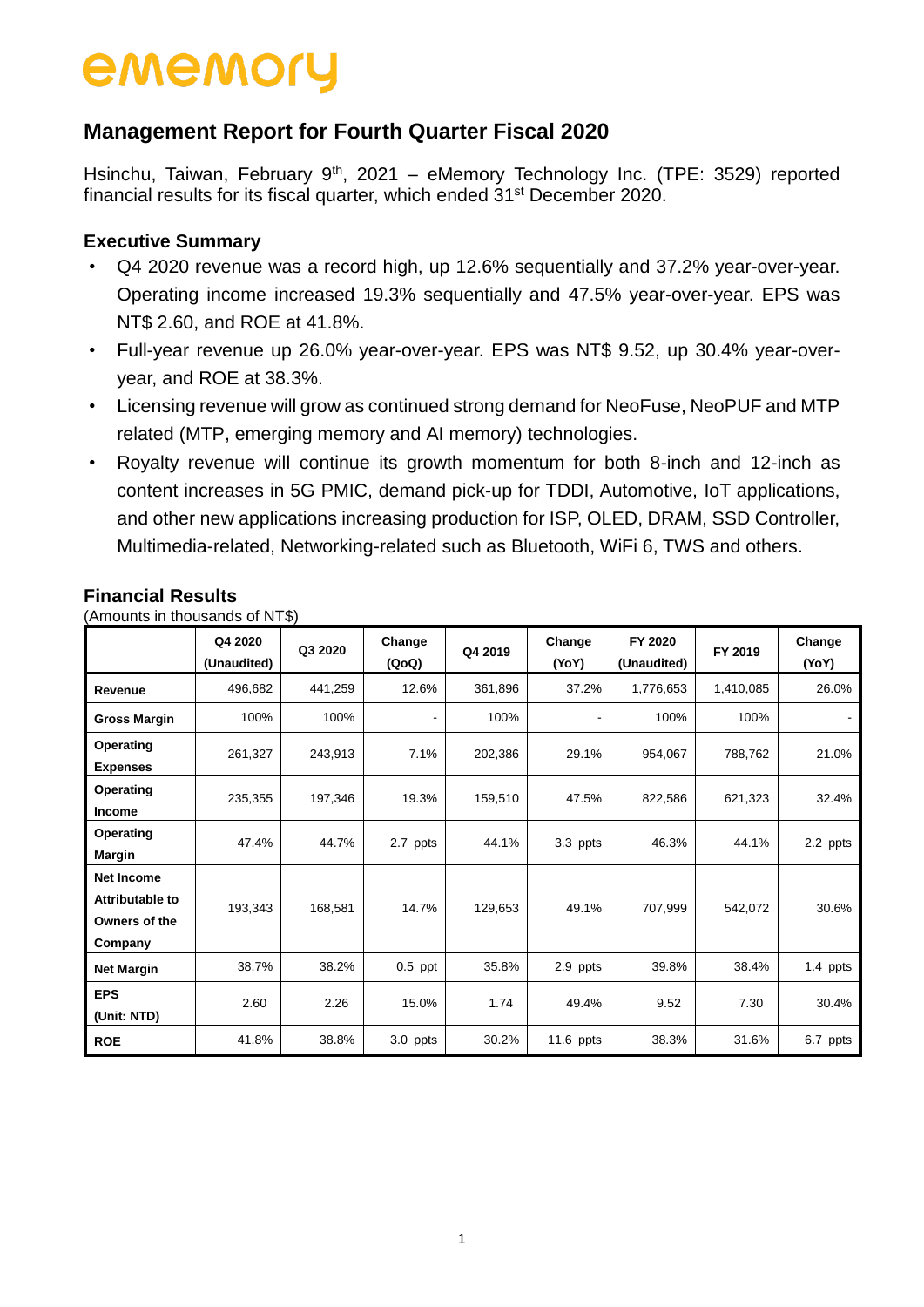#### **Revenue Analysis**

(Amounts in thousands of NT\$)

|              | Q4 2020 | Q3 2020 | Change<br>(QoQ) | Q4 2019 | Change<br>(YoY) | FY 2020   | FY 2019   | Change<br>(YoY) |
|--------------|---------|---------|-----------------|---------|-----------------|-----------|-----------|-----------------|
| Licensing    | 154.472 | 111,125 | 39.0%           | 115.944 | 33.2%           | 490,105   | 430,263   | 13.9%           |
| Royalty      | 342.210 | 330,134 | 3.7%            | 245,952 | 39.1%           | 1,286,548 | 979,822   | 31.3%           |
| <b>Total</b> | 496,682 | 441,259 | 12.6%           | 361,896 | 37.2%           | 1,776,653 | 1,410,085 | 26.0%           |

(Amounts in thousands of US\$)

|                | Q4 2020 | Q3 2020 | Change<br>(QoQ) | Q4 2019 | Change<br>(YoY) | FY 2020 | FY 2019 | Change<br>(YoY) |
|----------------|---------|---------|-----------------|---------|-----------------|---------|---------|-----------------|
| Licensing      | 5,350   | 3,765   | 42.1%           | 3,798   | 40.9%           | 16,610  | 13,944  | 19.1%           |
| <b>Royalty</b> | 11,859  | 11,195  | 5.9%            | 8,047   | 47.4%           | 43,586  | 31,810  | 37.0%           |
| <b>Total</b>   | 17,209  | 14,960  | 15.0%           | 11,845  | 45.3%           | 60,196  | 45,754  | 31.6%           |

### **Revenue analysis by technology**

|                   |                                                            | Q4 2020              |                        |                 |                          |                      |                        |                 |         |  |  |  |  |  |
|-------------------|------------------------------------------------------------|----------------------|------------------------|-----------------|--------------------------|----------------------|------------------------|-----------------|---------|--|--|--|--|--|
| <b>Technology</b> |                                                            | <b>Total Revenue</b> |                        |                 | <b>Licensing Revenue</b> |                      | <b>Royalty Revenue</b> |                 |         |  |  |  |  |  |
|                   | $%$ of Q4<br>Change<br>Change<br>(QoQ)<br>Revenue<br>(YoY) |                      | $%$ of Q4<br>Licensing | Change<br>(QoQ) | Change<br>(YoY)          | $%$ of Q4<br>Royalty | Change<br>(QoQ)        | Change<br>(YoY) |         |  |  |  |  |  |
| <b>NeoBit</b>     | 44.7%                                                      | $-6.1%$              | 12.2%                  | 17.1%           | 6.2%                     | $-17.1%$             | 57.2%                  | $-7.6%$         | 17.8%   |  |  |  |  |  |
| <b>NeoFuse</b>    | 49.5%                                                      | 40.0%                | 81.2%                  | 71.3%           | 60.6%                    | 67.5%                | 39.6%                  | 26.7%           | 94.1%   |  |  |  |  |  |
| <b>PUF-Based</b>  | 0.5%                                                       | $-58.7%$             | $-40.1%$               | 1.7%            | $-58.7%$                 | $-40.1%$             | $0.0\%$                | $0.0\%$         | $0.0\%$ |  |  |  |  |  |
| <b>MTP</b>        | 5.3%                                                       | 14.9%                | 9.1%                   | 9.9%            | 33.6%                    | 9.3%                 | 3.2%                   | $-3.9%$         | 8.9%    |  |  |  |  |  |

|                   |                      | FY 2020              |                        |                          |                             |              |  |  |  |  |  |  |  |
|-------------------|----------------------|----------------------|------------------------|--------------------------|-----------------------------|--------------|--|--|--|--|--|--|--|
| <b>Technology</b> |                      | <b>Total Revenue</b> |                        | <b>Licensing Revenue</b> | <b>Royalty Revenue</b>      |              |  |  |  |  |  |  |  |
|                   | % of 2020<br>Revenue | Change (YoY)         | % of 2020<br>Licensing | Change (YoY)             | % of 2020<br><b>Royalty</b> | Change (YoY) |  |  |  |  |  |  |  |
| <b>NeoBit</b>     | 50.8%                | 5.6%                 | 19.5%                  | $-17.4%$                 | 62.7%                       | 9.2%         |  |  |  |  |  |  |  |
| <b>NeoFuse</b>    | 43.6%                | 74.7%                | 68.8%                  | 38.0%                    | 34.0%                       | 119.8%       |  |  |  |  |  |  |  |
| <b>PUF-Based</b>  | 0.7%                 | 148.2%               | 2.5%                   | 148.2%                   | 0.0%                        | 0.0%         |  |  |  |  |  |  |  |
| <b>MTP</b>        | 4.9%                 | $-18.1%$             | 9.2%                   | $-30.9%$                 | 3.3%                        | 1.9%         |  |  |  |  |  |  |  |

• NeoBit: OTP technology covers from 0.25um to 55nm.

- NeoFuse: OTP technology covers mainly from 0.18um to 5nm.
- PUF-Based: OTP technology covers mainly from 65nm to 5nm.
- MTP: MTP technology covers from 0.18um to 55nm, offering high-density memory and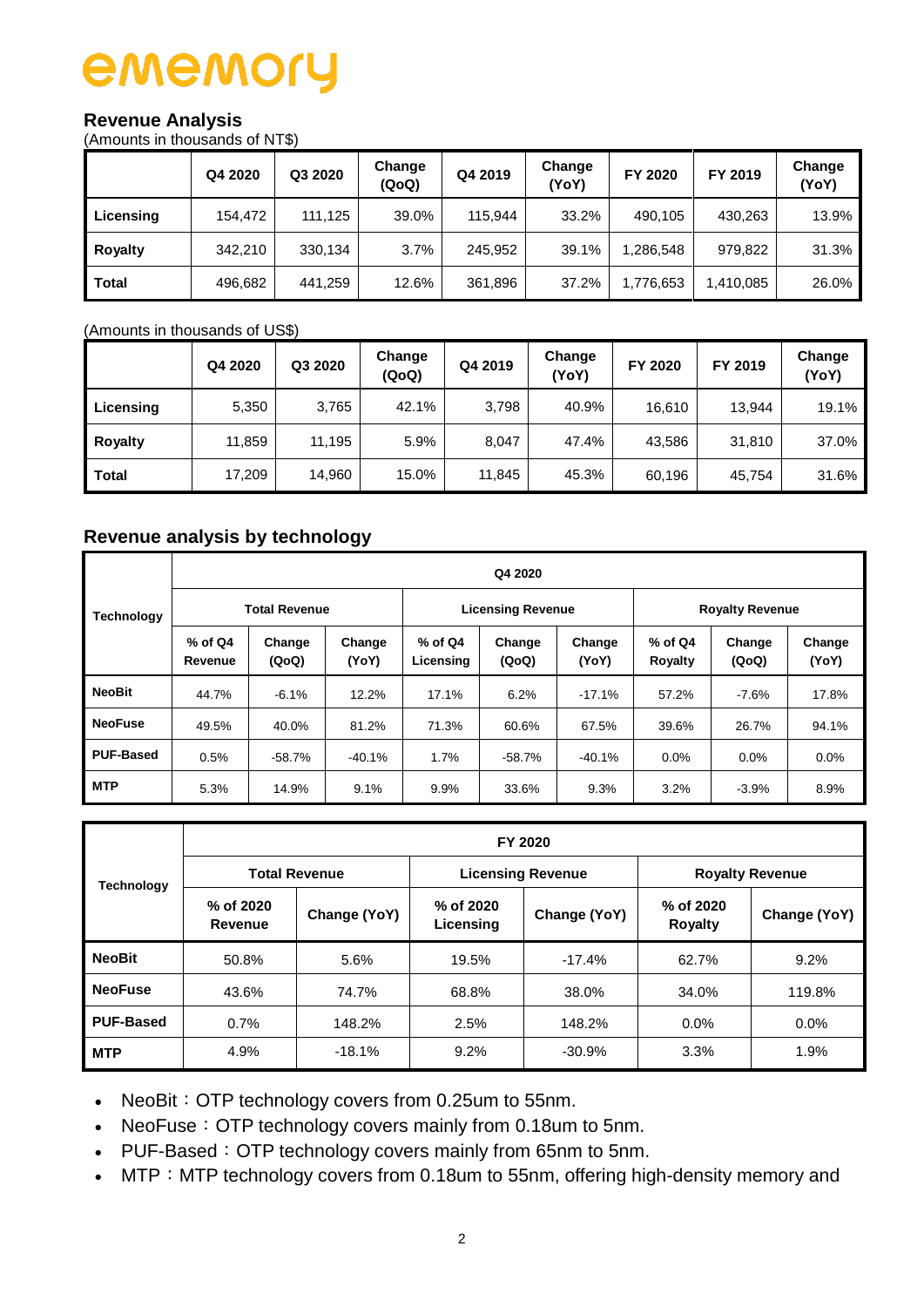allowing up to 100K rewritable times with zero additional masking layers.

|                   |           | Q4 2020         | FY 2020         |           |                 |  |
|-------------------|-----------|-----------------|-----------------|-----------|-----------------|--|
| <b>Wafer Size</b> | $%$ of Q4 | Change<br>(QoQ) | Change<br>(YoY) | % of 2020 | Change<br>(YoY) |  |
| 8-inch            | 61.0%     | 5.0%            | 21.2%           | 62.3%     | 18.0%           |  |
| 12-inch           | 39.0%     | 1.7%            | 80.9%           | 37.7%     | 61.4%           |  |

#### **Royalty revenue analysis by wafer size (8-inch vs 12-inch)**

### **Key Business Developments**

#### Licensing

- Technology License
	- $\checkmark$  4 licensing contracts were signed during this quarter, 3 for NeoFuse and 1 for NeoMTP.
	- $\checkmark$  As of December 31<sup>st</sup>, 2020, we have technologies under development for the adoption of 99 different process platforms, ranging from 0.25um to 5nm.

#### **Development of Key Technology on 12-inch Nodes**

|                   | $5/6$ nm |   | 7/10nm   12/16nm   22/28nm | 40nm |    |    | $ 55/65$ nm 80/90nm 0.11/0.13um 0.18um | <b>Total</b> |
|-------------------|----------|---|----------------------------|------|----|----|----------------------------------------|--------------|
| Qualified         |          |   | 31                         | 15   | 26 | 16 |                                        | 111          |
| <b>Developing</b> | 4        | 5 |                            |      | 15 | 13 |                                        | 60           |

- Design License
	- $\checkmark$  A total of 137 product tape-outs occurred in the fourth quarter of 2020.
		- 1 tape-out at 14nm/16nm for advanced processor.
		- 17 tape-outs at 22nm/28nm for PMIC, MCU, ISP, OLED driver, RFID, Ethernet, AI SoC, SSD controller, motor driver, and DRAM.
		- 9 tape-outs at 40nm for MCU, OLED driver, TDDI, Bluetooth, and Wi-Fi.
		- 18 tape-outs at 55nm/63nm/65nm for PMIC, CIS, MCU, OLED driver, LCD driver, TDDI, Bluetooth, touch panel controller, and etc.
		- 6 tape-outs at 80nm/90nm for OLED driver, LCD driver, and TDDI.
		- 23 tape-outs at 0.13um for PMIC, MCU, OLED driver, LCD driver, and TDDI.
		- 58 tape-outs at 0.18um for PMIC, ambient light sensor, controller sensor, gyroscope, magnetics, fingerprint sensor, MCU, LCD driver, RFID, HDMI, touch panel controller, oscillator, and etc.
		- 5 tape-outs at 0.25um for ambient light sensors, temperature sensors, and fingerprint sensors.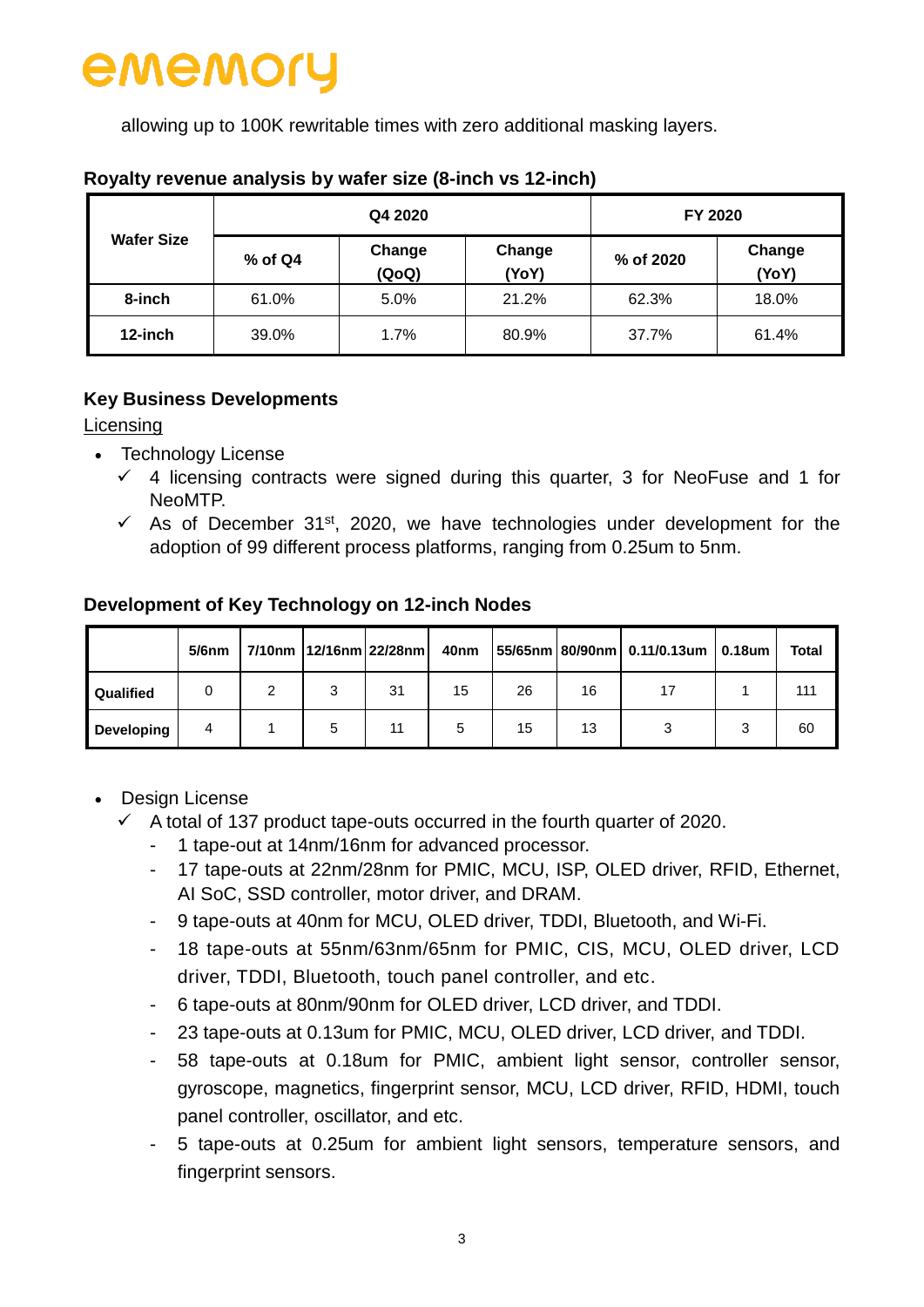$\checkmark$  As of December 31<sup>st</sup>, 2020, eMemory's cumulative number of design licenses has increased to 5,268––a direct result of our ongoing effort in expanding and diversifying our technologies for adoption in a wide range of applications.

### **Future Growth Drivers**

#### License

 Strong demand for NeoFuse, NeoPUF and MTP related will drive licensing revenue growth for the year.

### Royalty

- 8-inch royalties will continue its momentum due to PMIC content increase in 5G smartphone and demand pick-up for TDDI, automotive, and IoT applications.
- 12-inch royalties will have strong growth as customers are increasing production for ISP, OLED, DRAM, SSD Controller, Multimedia-related, Networking-related such as Bluetooth, WiFi 6, TWS, and others.
- Royalties from 16nm and below have started to kick in according to the most recent royalty report.

#### New Business Development

- NeoFuse in advanced processes is being adopted for secure Key storage to replace the conventional e-Fuse. We expect this will be a trend in hardware security.
- Business activities of PUF-based security solutions are in progress in the applications of IoT, industrial IoT, AI, Blockchain, FPGA, Data Processor Unit (DPU), Mobile Storage (UFS), and Automotive.
- PUFrt has been adopted by American customers and all cooperation is in progress.
- Partnership with Processor IP vendors i.e. ARM and RISC-V related will extend our PUFbased security solution platform and bring in more customer adoption.

#### New IP Technology Development

- We have demonstrated 6nm silicon results successfully.
- 5nm plus (N5P) has been taped out in Q4, and silicon verification will be completed in 2021.
- We have announced the Crypto Processor, PUFiot, which integrates our Root-of-Trust, PUFrt, with Crypto Engines. PUFiot is targeted at providing IoT and AI chips with a comprehensive, easy to use security solution.
- We have announced a joint-partnership with UMC on PUFflash development by providing an integrated security solution for encrypting and protecting the data in the flash.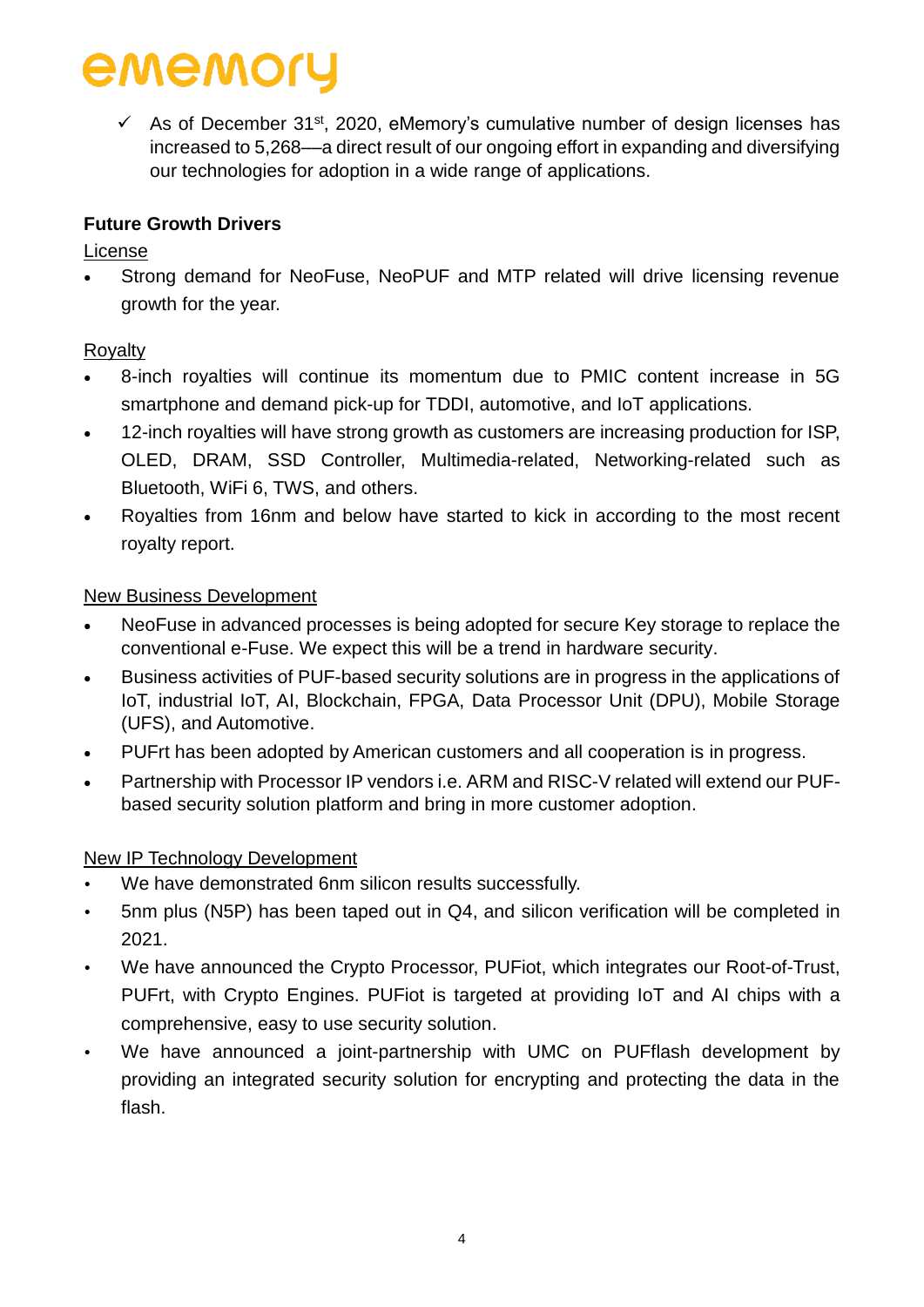We will continue to develop our PUF-based solution to implement HSM (Hardware Security Module), which can be embedded in the chip to provide security function for network applications.

#### **Financial Review**

Gross margin Gross margin remained at 100%.

#### Operating expenses

• The total operating expenses in Q4 2020 were NT\$ 261.33 million, increased by 7.1% sequentially and 29.1% year-over-year. The sequential and annual increases were mainly attributable to expenditure increases such as human resource expenses, rewards and bonuses, and the compensation of employees and directors.

#### Non-operating items and income tax expense

- Non-operating items for the quarter were a loss of NT\$ 4.62 million, compared to a gain of NT\$ 1.63 million in Q3 2020. The sequential decrease was mainly due to the loss in the exchange rate caused by the appreciation of the Taiwan dollar.
- Full year 2020 effective tax rate was 14.9%.

#### Net Income and EPS

- Net income attributable to owners of the company for the quarter was NT\$ 193.34 million, an increase of 14.7% sequentially and 49.1% year-over-year.
- Earnings per share was NT\$ 2.60 in Q4 2020. ROE was 41.8%. Full year earnings per share was NT\$ 9.52, and ROE was 38.3%.

#### Current assets and current liabilities

- As of December 31<sup>st</sup>, 2020, cash increased by NT\$ 490.25 million from December 31<sup>st</sup>, 2019 to NT\$ 1,754.11 million.
- Total current assets including cash were NT\$ 1,898.92 million, with an increase of NT\$ 482.16 million from December 31<sup>st</sup>, 2019. The increase was due to the growth in revenue.
- Total current liabilities increased by NT\$ 142.94 million from December 31<sup>st</sup>, 2019 to NT\$ 448.09 million.
- Net working capital was NT\$ 1,450.82 million and the current ratio was 4.24x.

#### Cash flows

• As of December 31<sup>st</sup>, 2020, net cash generated from operating activities totaled NT\$ 923.84 million, including NT\$ 830.80 million from income before income tax, NT\$ 59.56 million from depreciation and amortization, and NT\$ 33.48 million generated from other operating activities, which included tax payment of NT\$ 93.40 million.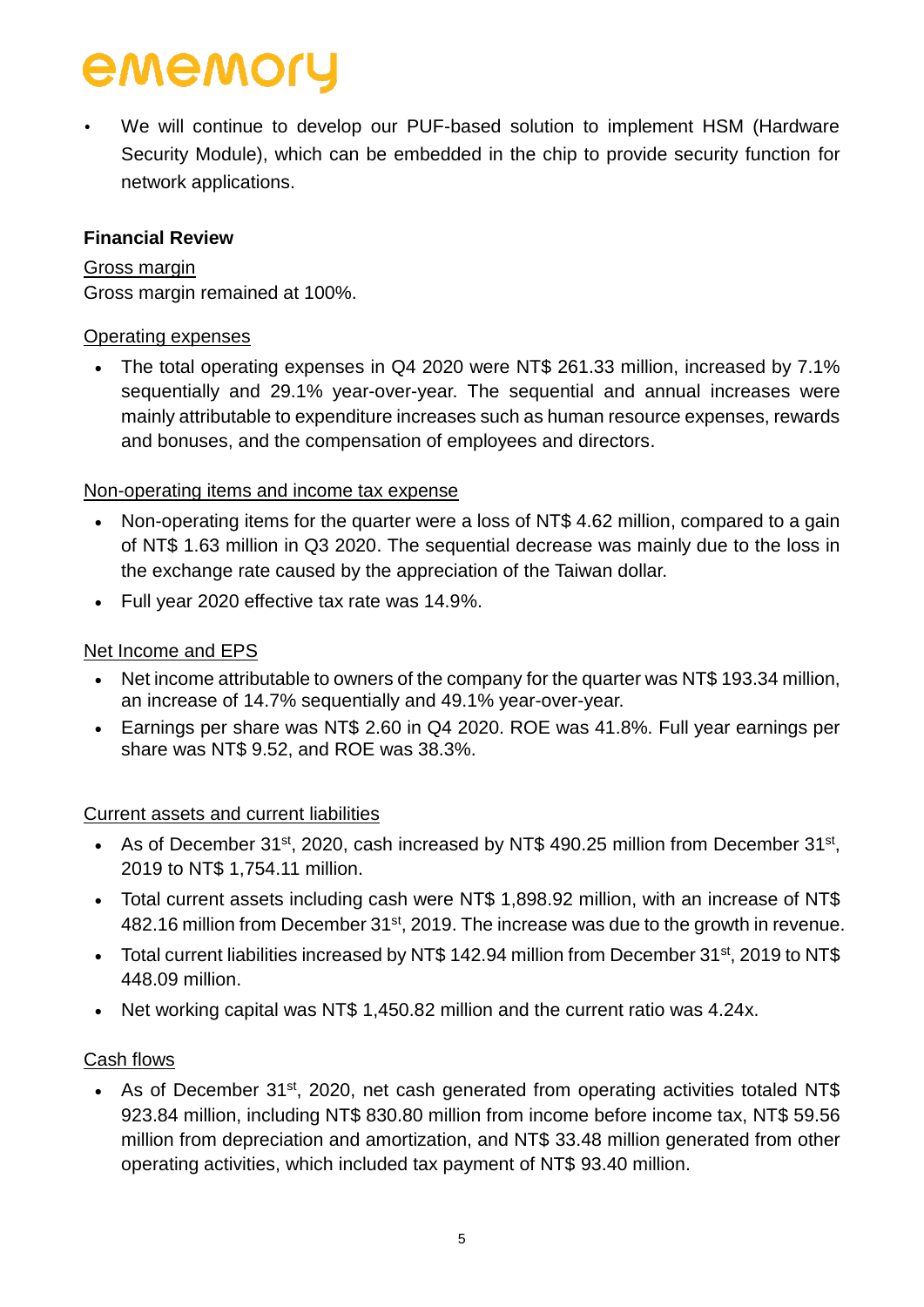- Net cash used in investing activities was NT\$ 14.93 million at the end of December  $31^{st}$ , 2020, primarily related to capital expenditures and acquisition of intangible assets.
- Net cash used in financing activities was NT\$ 416.24 million at the end of December  $31^{st}$ , 2020, mainly attributable to cash dividends paid.
- As a result, cash increased by NT\$ 490.25 million to NT\$ 1,754.11 million from December 31<sup>st</sup>, 2019 to December 31<sup>st</sup>, 2020.

#### Employee

• As of December 31<sup>st</sup>, 2020, eMemory has 260 full-time employees, including 178 R&D engineers. Subsidiary, PUFsecurity has 28 full-time employees, including 15 R&D engineers.

#### **Cautionary Statement**

This report contains forward-looking statements, which are subject to risk factors associated with the semiconductor and intellectual property business. We believe that the expectations reflected in these statements are reasonable. However, they may be affected by a variety of variables, many of which are beyond our control. These variables could cause actual results or trends to differ materially which include, but are not limited to: wafer price fluctuation, actual demand, rapid technology change, delays or failures in customers' tape-outs into wafer production, our ability to negotiate, monitor and enforce agreements for the determination and payment of royalties, any bug or fault in our technology which leads to significant damage to our technology and reputation, actual or potential litigation, semiconductor industry cycle and general economic conditions. Unless as required by law, eMemory undertakes no obligation to update or revise any forward-looking statements, whether as a result of new information, future events, or otherwise.

#### **Contact**

Fiona Lai Investor Relations eMemory Technology Inc. +886-3-5601168 [ir@ememory.com.tw](mailto:ir@ememory.com.tw)

**-Financial Statements To Follow-**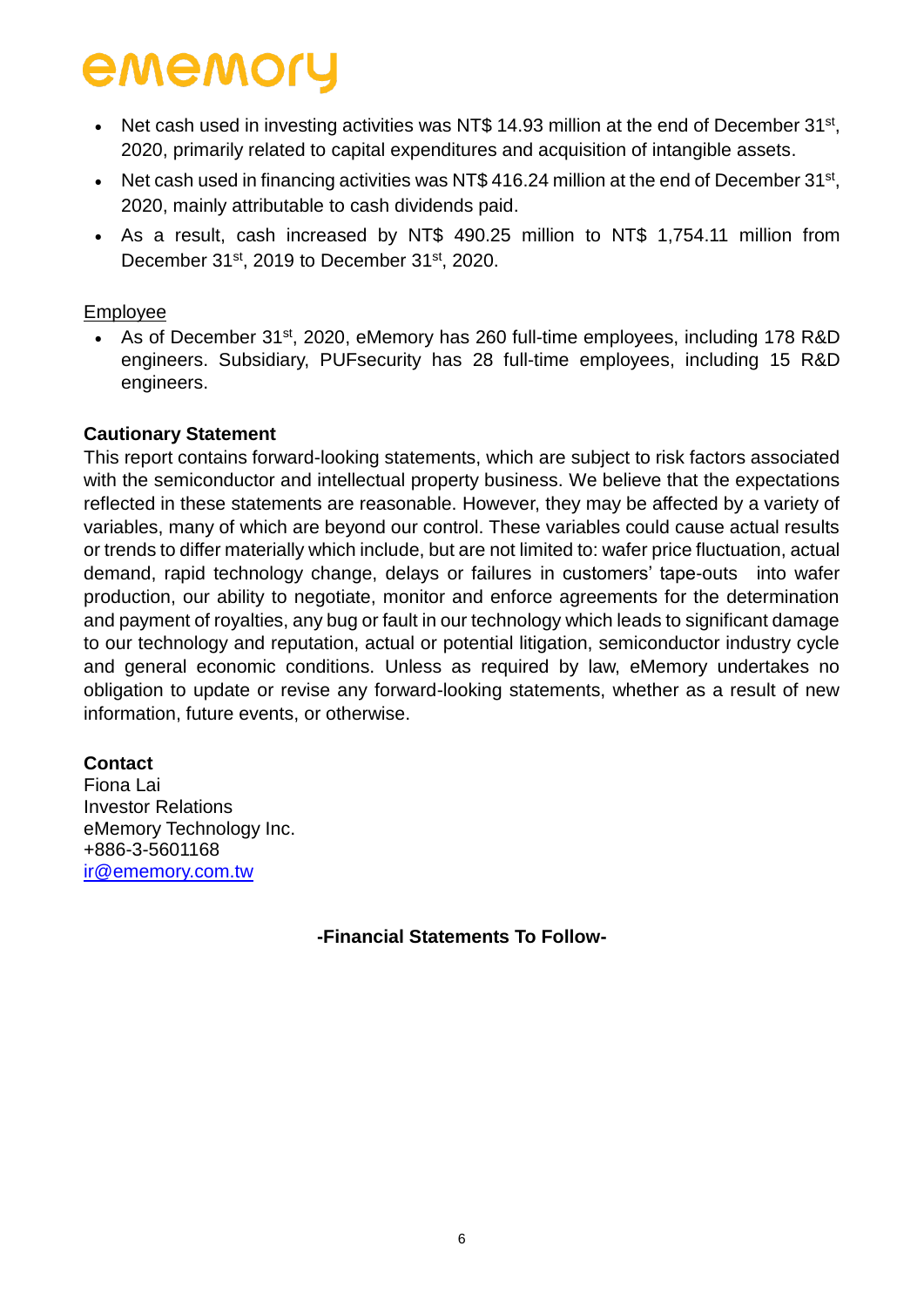#### **CONSOLIDATED BALANCE SHEETS (UNAUDITED) DECEMBER 31, 2020 AND 2019 (In Thousands of New Taiwan Dollars)**

|                                        | 2020          |                          | 2019          |                          |                                              | 2020          |                            | 2019          |                 |
|----------------------------------------|---------------|--------------------------|---------------|--------------------------|----------------------------------------------|---------------|----------------------------|---------------|-----------------|
| <b>ASSETS</b>                          | <b>Amount</b> | %                        | <b>Amount</b> | %                        | <b>LIABILITIES AND EQUITY</b>                | <b>Amount</b> | $\frac{9}{6}$              | <b>Amount</b> | $\%$            |
| <b>CURRENT ASSETS</b>                  |               |                          |               |                          | <b>CURRENT LIABILITIES</b>                   |               |                            |               |                 |
| Cash                                   | \$1,754,111   | 71                       | \$1,263,858   | 62                       | Contract liabilities - current               | \$<br>50,802  | $\overline{2}$             | \$<br>32,837  | $\overline{2}$  |
| Accounts receivable - net              | 117,449       | $5\phantom{.0}$          | 126,812       | $\overline{7}$           | Other payables                               | 136,590       | $\overline{5}$             | 80,914        | $\overline{4}$  |
| Other receivables                      | 105           |                          | 1,929         | $\sim$                   | Bonuses payable to employees and directors   | 164,397       | $\overline{7}$             | 125,120       | $6\overline{6}$ |
| Other receivables - related parties    | 277           |                          | 410           |                          | Payables on equipment                        | 5,134         |                            | 4,861         |                 |
| Prepayments                            | 23,711        |                          | 19,472        |                          | <b>Current tax liabilities</b>               | 87,696        | 4                          | 56,576        | $\mathbf{3}$    |
| Other current assets                   | 3,262         | $\sim$ $-$               | 4,275         | $\sim$ $-$               | Lease liabilities - current                  | 1,340         | $\sim$                     | 3,114         | $\sim$          |
| Total current assets                   | 1,898,915     | 77                       | 1,416,756     | $-70$                    | Other current liabilities                    | 2,134         |                            | 1,731         |                 |
|                                        |               |                          |               |                          | <b>Total current liabilities</b>             | 448,093       | $\sim$ $\sim$<br>$18$      | 305,153       | $\frac{15}{2}$  |
| NON-CURRENT ASSETS                     |               |                          |               |                          | NON-CURRENT LIABILITIES                      |               |                            |               |                 |
| Financial assets at fair value through |               |                          |               |                          |                                              |               |                            |               |                 |
| other comprehensive income -           |               |                          |               |                          |                                              |               |                            |               |                 |
| noncurrent                             | 21,037        |                          | 15,530        |                          | Lease liabilities - noncurrent               | 2,073         |                            | 4,246         |                 |
| Financial assets at amortized cost -   |               |                          |               |                          |                                              |               |                            |               |                 |
| noncurrent                             | 114           |                          | 33,613        | $\overline{2}$           | Net defined benefit liabilities - noncurrent | 21,233        | $\overline{1}$             | 21,384        | $\mathbf 1$     |
| Investment accounted for using equity  |               |                          |               |                          |                                              |               |                            |               |                 |
| method                                 | 5,517         |                          | 5,382         | $\overline{\phantom{a}}$ | Guarantee deposits received                  | 530           |                            | 530           |                 |
| Property, plant and equipment          | 467,393       | 19                       | 477,171       | 23                       | Total non-current liabilities                | 23,836        | $\overline{\phantom{0}}$ 1 | 26,160        |                 |
| Right-of-use assets                    | 3,352         | $\overline{\phantom{a}}$ | 7,287         | $\overline{\phantom{a}}$ | <b>Total liabilities</b>                     | 471,929       | 19                         | 331,313       | $\frac{1}{16}$  |
| Intangible assets                      | 76,814        | $\mathbf{3}$             | 73,805        | $\overline{4}$           |                                              |               |                            |               |                 |
|                                        |               |                          |               |                          | <b>EQUITY ATTRIBUTABLE TO</b>                |               |                            |               |                 |
| Deferred tax assets                    | 4,022         |                          | 3,434         |                          | SHAREHOLDERS OF THE COMPANY                  |               |                            |               |                 |
| Prepayments for equipment              | 50            |                          |               |                          |                                              |               |                            |               |                 |
| Refundable deposits                    | 358           |                          | 349           |                          | Ordinary shares                              | 760,592       |                            | 758,336       |                 |
| Total non-current assets               | 578,657       | $\frac{23}{2}$           | 616,571       | $-30$                    | Capital surplus                              |               | $-31$<br>16                | 404,446       | $\frac{37}{20}$ |
|                                        |               |                          |               |                          | Retained earnings                            | 391,907       |                            |               |                 |
|                                        |               |                          |               |                          |                                              |               |                            |               |                 |
|                                        |               |                          |               |                          | Legal reserve<br>Special reserve             | 455,518       | 18                         | 401,471       | 20              |
|                                        |               |                          |               |                          |                                              | 65,586        | $\mathbf{3}$               | 61,932        | $\mathbf{3}$    |
|                                        |               |                          |               |                          | Unappropriated earnings                      | 787,007       | $-32$                      | 545,653       | $-27$           |
|                                        |               |                          |               |                          | Total retained earnings                      | 1,308,111     | $-53$                      | 1,009,056     | $-50$           |
|                                        |               |                          |               |                          | Other equity                                 |               |                            |               |                 |
|                                        |               |                          |               |                          | Exchange differences on translating the      |               |                            |               |                 |
|                                        |               |                          |               |                          | financial statements of foreign operations   | 26)           |                            | 4)            |                 |
|                                        |               |                          |               |                          | Unrealized gain (loss) on financial assets   |               |                            |               |                 |
|                                        |               |                          |               |                          | at fair value through other                  |               |                            |               |                 |
|                                        |               |                          |               |                          | comprehensive income                         | 60,075)       | $\frac{3}{2}$              | 65,582)       | $\frac{3}{2}$   |
|                                        |               |                          |               |                          | Total other equity                           | 60,101        | $\overline{3}$ )           | 65,586        | $\frac{3}{2}$   |
|                                        |               |                          |               |                          | Treasury shares                              | 404,238       | 16)                        | 404,238       | 20)             |
|                                        |               |                          |               |                          | Total equity attributable to shareholders of |               |                            |               |                 |
|                                        |               |                          |               |                          | the Company                                  | 1,996,271     | 81                         | 1,702,014     | 84              |
|                                        |               |                          |               |                          | NON-CONTROLLING INTERESTS                    | 9,372         | $\overline{\phantom{0}}$   |               |                 |
|                                        |               |                          |               |                          | <b>Total equity</b>                          | 2,005,643     | $-81$                      | 1,702,014     | $-84$           |
| <b>TOTAL</b>                           | \$2,477,572   | 100                      | \$2,033,327   |                          | <b>TOTAL</b>                                 | \$2,477,572   |                            | \$2,033,327   | 100             |
|                                        |               |                          |               |                          |                                              |               |                            |               |                 |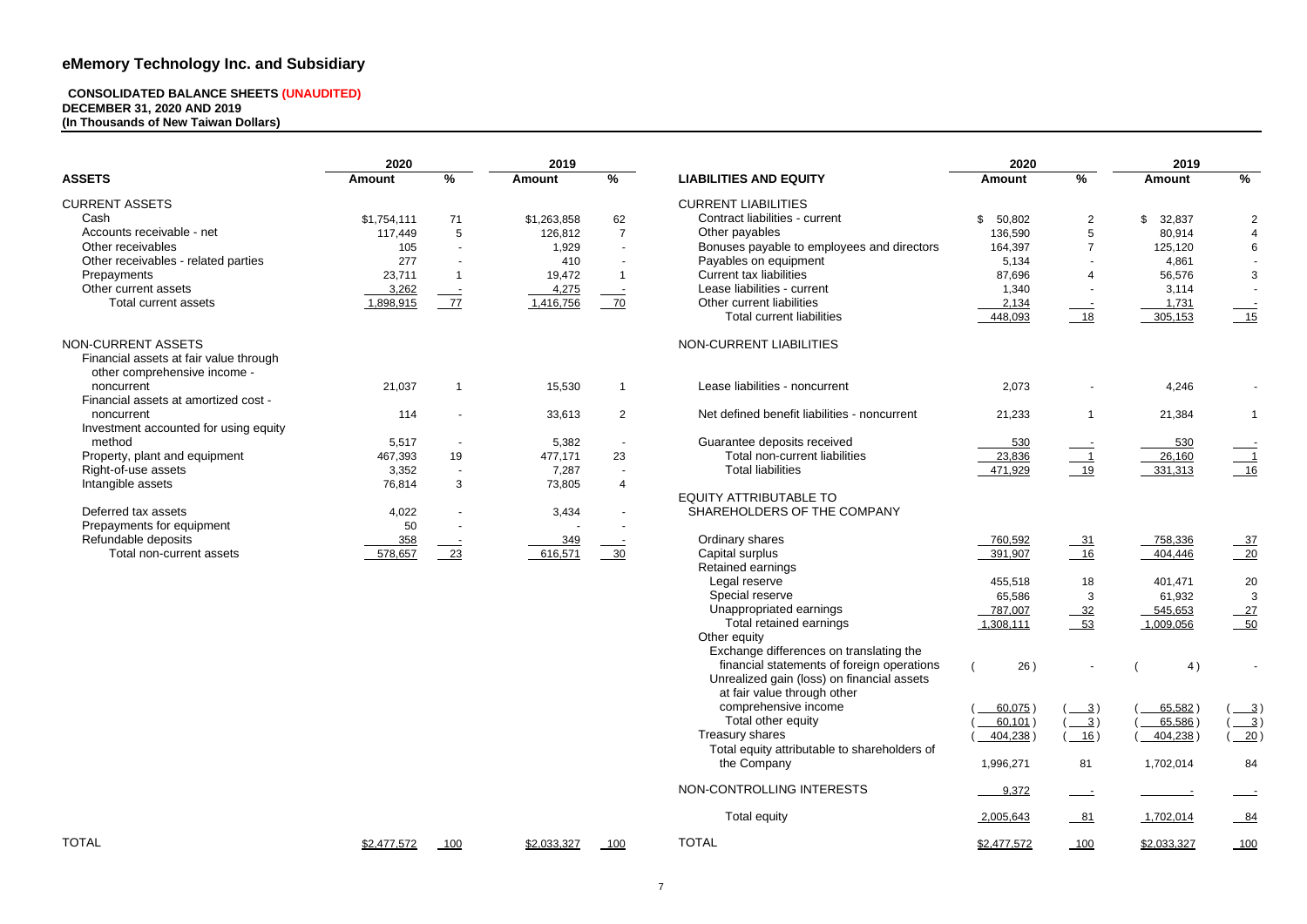#### **CONSOLIDATED STATEMENTS OF COMPREHENSIVE INCOME (UNAUDITED) FOR THE YEARS ENDED DECEMBER 31, 2020 AND 2019 (In Thousands of New Taiwan Dollars, Except Earnings Per Share)**

|                                                                                                                                                                                                        | 2020                                                |                     | 2019                                                  |                     |
|--------------------------------------------------------------------------------------------------------------------------------------------------------------------------------------------------------|-----------------------------------------------------|---------------------|-------------------------------------------------------|---------------------|
|                                                                                                                                                                                                        | <b>Amount</b>                                       | $\%$                | <b>Amount</b>                                         | $\frac{9}{6}$       |
| <b>OPERATING REVENUE</b>                                                                                                                                                                               | \$1,776,653                                         | 100                 | \$1,410,085                                           | 100                 |
| <b>OPERATING COSTS</b>                                                                                                                                                                                 |                                                     |                     |                                                       |                     |
| <b>GROSS PROFIT</b>                                                                                                                                                                                    | 1,776,653                                           | 100                 | 1,410,085                                             | 100                 |
| <b>OPERATING EXPENSES</b><br>Selling and marketing expenses<br>General and administrative expenses<br>Research and development expenses<br>Expected credit loss (gain)<br>Total operating expenses     | 137,638<br>208,855<br>602,718<br>4,856<br>954,067   | 8<br>12<br>34<br>54 | 122,545<br>162,986<br>506,215<br>2,984)<br>788,762    | 9<br>11<br>36<br>56 |
| <b>OPERATING INCOME</b>                                                                                                                                                                                | 822,586                                             | 46                  | 621,323                                               | 44                  |
| NON-OPERATING INCOME AND<br><b>EXPENSES</b><br>Interest income<br>Other income<br>Other gains and losses<br>Finance costs<br>Share of loss of associates<br>Total non-operating income and<br>expenses | 7,601<br>5,867<br>1,650)<br>165)<br>3,444)<br>8,209 | 1                   | 9,631<br>10,129<br>3,384)<br>179)<br>4,336)<br>11,861 |                     |
| PROFIT BEFORE INCOME TAX                                                                                                                                                                               | 830,795                                             | 47                  | 633,184                                               | 45                  |
| <b>INCOME TAX EXPENSE</b>                                                                                                                                                                              | 123,950                                             | $\overline{7}$      | 91,112                                                | 7                   |
| NET PROFIT FOR THE YEAR                                                                                                                                                                                | 706,845                                             | 40                  | 542,072                                               | 38                  |

(Continued)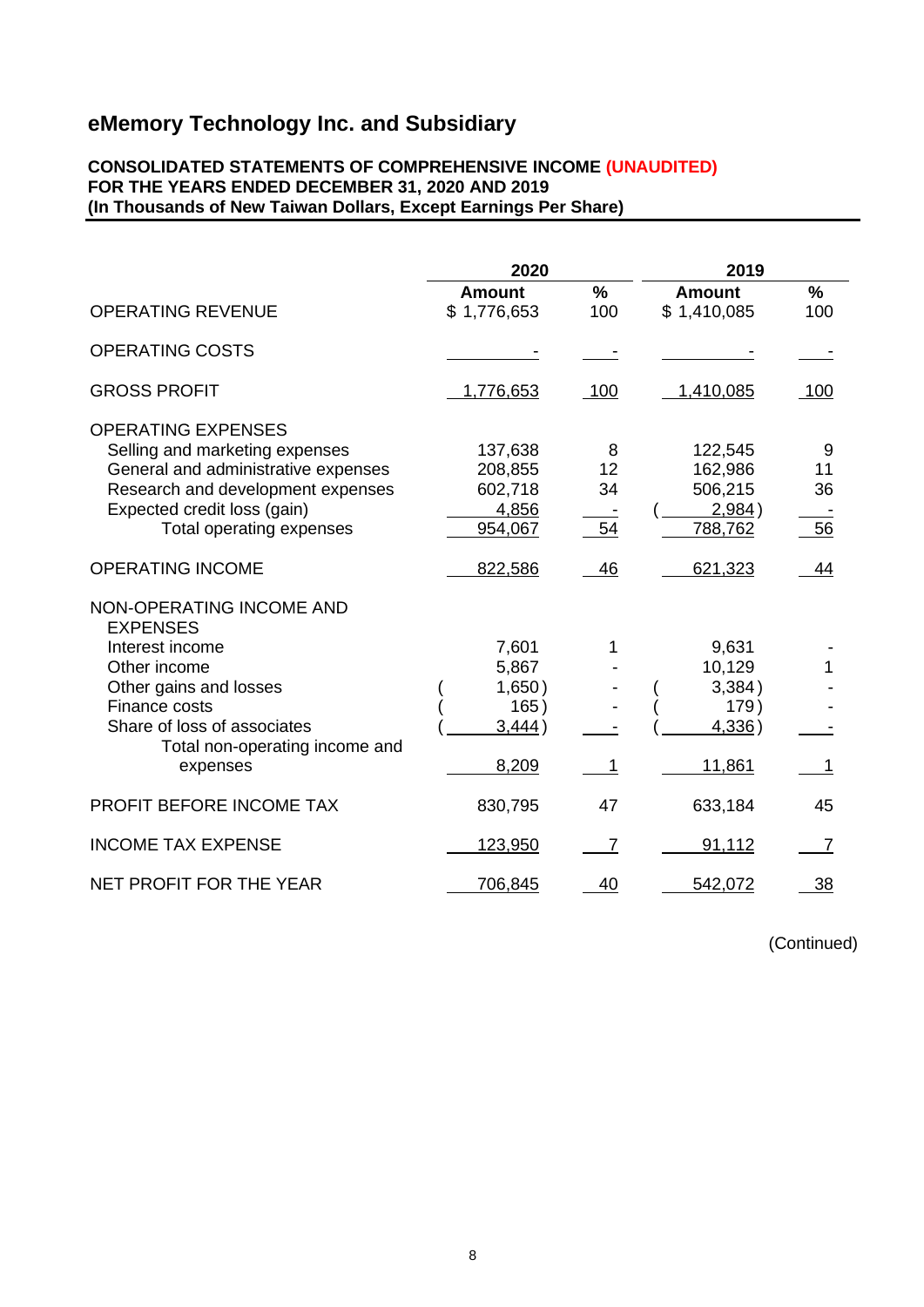#### **CONSOLIDATED STATEMENTS OF COMPREHENSIVE INCOME (UNAUDITED) FOR THE YEARS ENDED DECEMBER 31, 2020 AND 2019 (In Thousands of New Taiwan Dollars, Except Earnings Per Share)**

|                                                                                                                                                              |          | 2020                         |           |          | 2019                |                 |
|--------------------------------------------------------------------------------------------------------------------------------------------------------------|----------|------------------------------|-----------|----------|---------------------|-----------------|
|                                                                                                                                                              |          | <b>Amount</b>                | %         |          | <b>Amount</b>       | %               |
| OTHER COMPREHENSIVE INCOME<br>Items that will not be reclassified<br>subsequently to profit or loss:<br>Remeasurement of defined                             |          |                              |           |          |                     |                 |
| benefit plans<br>Unrealized gain (loss) on<br>investments in equity<br>instruments at fair value<br>through other comprehensive                              | $($ \$   | 478)                         |           | $($ \$   | 1,604)              |                 |
| income<br>Items that may be reclassified<br>subsequently to profit or loss:<br>Exchange differences on<br>translating the financial<br>statements of foreign |          | 5,507                        |           |          | 3,650)              |                 |
| operations<br>Share of the other<br>comprehensive loss of<br>associates accounted for using                                                                  |          | 24)                          |           |          |                     |                 |
| the equity method<br>Other comprehensive income<br>(loss) for the year                                                                                       |          | $\mathbf{1}$ )<br>5,004      |           |          | <u>4)</u><br>5,258) |                 |
| TOTAL COMPREHENSIVE INCOME FOR<br><b>THE YEAR</b>                                                                                                            | \$       | 711,849                      | <u>40</u> | \$       | 536,814             | <u>38</u>       |
| NET PROFIT ATTRIBUTABLE TO:<br>Owners of the Company<br>Non-controlling interests                                                                            | \$<br>\$ | 707,999<br>1,154)<br>706,845 | 40<br>40  | \$       | 542,072<br>542,072  | 38<br><u>38</u> |
| TOTAL COMPREHENSIVE INCOME<br>ATTRIBUTABLE TO:<br>Owners of the Company<br>Non-controlling interests                                                         | \$<br>\$ | 713,006<br>1,157)<br>711,849 | 40<br>40  | \$<br>\$ | 536,814<br>536,814  | 38<br>38        |
| <b>EARNINGS PER SHARE</b><br><b>Basic</b><br><b>Diluted</b>                                                                                                  | \$       | 9.52<br>9.47                 |           | S<br>16  | 7.30<br><u>7.26</u> |                 |

(Concluded)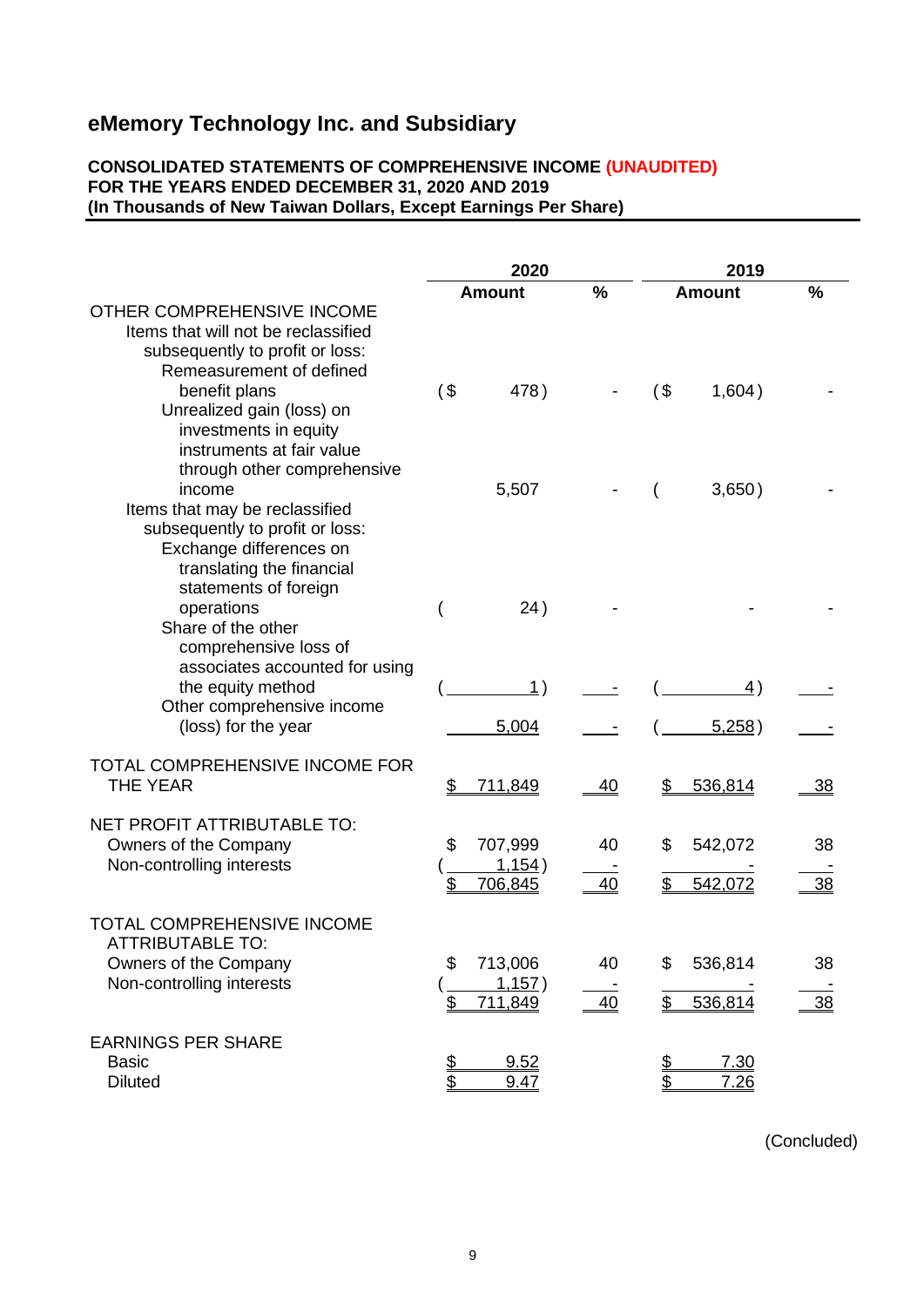#### **CONSOLIDATED STATEMENTS OF CHANGES IN EQUITY (UNAUDITED) FOR THE YEARS ENDED DECEMBER 31, 2020 AND 2019 (In Thousands of New Taiwan Dollars)**

|                                                                                                  |                                 |                |                        |                      |                                  | Equity Attributable to Shareholders of the Company |                                      |                                                |                                                                                       |                                  |             |                                            |                     |
|--------------------------------------------------------------------------------------------------|---------------------------------|----------------|------------------------|----------------------|----------------------------------|----------------------------------------------------|--------------------------------------|------------------------------------------------|---------------------------------------------------------------------------------------|----------------------------------|-------------|--------------------------------------------|---------------------|
|                                                                                                  |                                 |                |                        |                      |                                  |                                                    |                                      | Exchange<br><b>Differences</b><br>on           | <b>Other Equity</b><br><b>Unrealized Gain</b><br>(Loss) on<br><b>Financial Assets</b> |                                  |             |                                            |                     |
|                                                                                                  |                                 |                |                        |                      |                                  |                                                    |                                      | <b>Translating the</b><br><b>Financial</b>     | at Fair Value<br><b>Through</b>                                                       |                                  |             |                                            |                     |
|                                                                                                  | <b>Ordinary Shares</b>          |                |                        |                      | <b>Retained Earnings</b>         |                                                    |                                      | <b>Statements</b>                              | Other                                                                                 |                                  |             |                                            |                     |
|                                                                                                  | <b>Shares</b><br>(In Thousands) | Amount         | <b>Capital Surplus</b> | <b>Legal Reserve</b> | <b>Special</b><br><b>Reserve</b> | Unappropriated<br><b>Earnings</b>                  | <b>Total</b>                         | of Foreign<br><b>Operations</b>                | Comprehensive<br><b>Income</b>                                                        | <b>Treasury</b><br><b>Shares</b> | Total       | <b>Non-Controlling</b><br><b>Interests</b> | <b>Total Equity</b> |
| BALANCE, JANUARY 1, 2019                                                                         | 75,791                          | \$757,908      | \$416,537              | 340,160<br>S.        | 926<br>S                         | 684,180<br>S                                       | \$1,025,266                          | \$                                             | 61,932<br>(\$                                                                         | 404,238<br>(S)                   | \$1,733,541 | S                                          | \$1,733,541         |
| Appropriation of 2018 earnings                                                                   |                                 |                |                        |                      |                                  |                                                    |                                      |                                                |                                                                                       |                                  |             |                                            |                     |
| Legal reserve<br>Special reserve                                                                 |                                 |                |                        | 61,311               | $\sim$<br>61,006                 | 61,311)<br>61,006                                  |                                      |                                                |                                                                                       |                                  |             |                                            | $\sim$              |
| Cash dividends distributed by the Company                                                        |                                 |                |                        |                      |                                  | 556,678)                                           | 556,678)                             |                                                |                                                                                       |                                  | 556,678)    |                                            | 556,678)            |
| Change in capital surplus from investments in associates                                         |                                 |                |                        |                      |                                  |                                                    |                                      |                                                |                                                                                       |                                  |             |                                            |                     |
| accounted for by using equity method                                                             |                                 | $\sim$         | 3,676                  |                      |                                  |                                                    |                                      |                                                |                                                                                       | $\overline{\phantom{a}}$         | 3,676       |                                            | 3,676               |
| Issuance of cash dividends from capital surplus                                                  |                                 | $\sim$         | 37,112)                |                      |                                  |                                                    |                                      |                                                |                                                                                       |                                  | 37,112)     |                                            | 37,112)             |
| Net profit for the year ended December 31, 2019                                                  |                                 |                |                        |                      |                                  | 542,072                                            | 542,072                              |                                                |                                                                                       | $\sim$                           | 542,072     |                                            | 542,072             |
| Other comprehensive income for the year ended<br>December 31, 2019                               |                                 |                |                        |                      |                                  | 1,604                                              | 1,604                                | 4)                                             | 3,650                                                                                 |                                  | 5,258       |                                            | 5,258               |
| Total comprehensive income for the year ended<br>December 31, 2019                               |                                 |                |                        |                      |                                  | 540,468                                            | 540,468                              | 4 <sup>1</sup>                                 | $3,650$ )                                                                             |                                  | 536,814     |                                            | 536,814             |
| Issuance of ordinary shares under employee share<br>options                                      | 43                              | 428            | 13,554                 |                      |                                  |                                                    |                                      |                                                |                                                                                       |                                  | 13,982      |                                            | 13,982              |
| Share-based payment                                                                              |                                 |                | 7,791                  |                      |                                  |                                                    |                                      |                                                |                                                                                       |                                  | 7,791       |                                            | 7,791               |
| BALANCE, DECEMBER 31, 2019                                                                       | 75,834                          | 758,336        | 404,446                | 401,471              | 61,932                           | 545,653                                            | 1,009,056                            | 4)                                             | 65,582                                                                                | 404,238)                         | 1,702,014   |                                            | 1,702,014           |
| Appropriation of 2019 earnings                                                                   |                                 |                |                        |                      |                                  |                                                    |                                      |                                                |                                                                                       |                                  |             |                                            |                     |
| Legal reserve                                                                                    |                                 |                |                        | 54,047               | $\sim$                           | 54,047)                                            |                                      |                                                |                                                                                       |                                  |             |                                            | $\sim$              |
| Special reserve<br>Cash dividends distributed by the Company                                     |                                 |                | $\sim$                 |                      | 3,654                            | 3,654<br>408,466                                   | $\overline{\phantom{a}}$<br>408,466) |                                                |                                                                                       |                                  | 408,466)    |                                            | 408,466             |
|                                                                                                  |                                 |                |                        |                      |                                  |                                                    |                                      |                                                |                                                                                       |                                  |             |                                            |                     |
| Changes in ownership interests in subsidiaries                                                   |                                 |                | 24,629                 |                      |                                  |                                                    |                                      |                                                |                                                                                       |                                  | 24,629      | 24,629)                                    | $\sim$              |
| Change in capital surplus from investments in associates<br>accounted for by using equity method |                                 |                | 3,580                  |                      |                                  |                                                    |                                      |                                                |                                                                                       |                                  | 3,580       |                                            | 3,580               |
| Issuance of cash dividends from capital surplus                                                  | $\sim$                          | $\sim$         | 111,400)               |                      |                                  | $\sim$                                             | $\sim$                               |                                                |                                                                                       | $\sim$ 100 $\mu$                 | 111,400)    | $\blacksquare$                             | 111,400)            |
| Net profit for the year ended December 31, 2020                                                  | $\blacksquare$                  | $\sim$         | $\sim$                 |                      | $\sim$                           | 707,999                                            | 707,999                              |                                                |                                                                                       | $\sim$                           | 707,999     | 1,154)                                     | 706,845             |
| Other comprehensive income for the year ended<br>December 31, 2020                               |                                 |                |                        |                      |                                  | 478)                                               | 478)                                 | 22)                                            | 5,507                                                                                 | $\sim$                           | 5,007       | $\frac{3}{2}$                              | 5,004               |
| Total comprehensive income for the year ended<br>December 31, 2020                               |                                 |                |                        |                      |                                  | 707,521                                            | $-707,521$                           | 22)                                            | 5,507                                                                                 |                                  | 713,006     | 1,157)                                     | 711,849             |
| Issuance of ordinary shares under employee share<br>options                                      | 226                             | 2,256          | 69,567                 |                      |                                  | $\sim$                                             | $\sim$                               |                                                |                                                                                       | $\sim$                           | 71,823      | $\sim$                                     | 71,823              |
| Share-based payment                                                                              | $\sim$                          | $\blacksquare$ | 1,085                  |                      |                                  | $\sim$                                             | $\sim$                               |                                                |                                                                                       | $\overline{\phantom{a}}$         | 1,085       | 158                                        | 1,243               |
| Non-Controlling Interests                                                                        |                                 |                |                        |                      |                                  |                                                    |                                      |                                                |                                                                                       |                                  |             | 35,000                                     | 35,000              |
| BALANCE, DECEMBER 31, 2020                                                                       | 76,060                          | \$760,592      | \$ 391,907             | \$ 455,518           | \$65,586                         | \$ 787,007                                         | \$1,308,111                          | $\frac{26}{ }$ )<br>$(\underline{\mathsf{s}})$ | ( <u>\$  60,075</u> )                                                                 | $(\frac{$404,238}{)$             | \$1,996,271 | 9,372                                      | \$2,005,643         |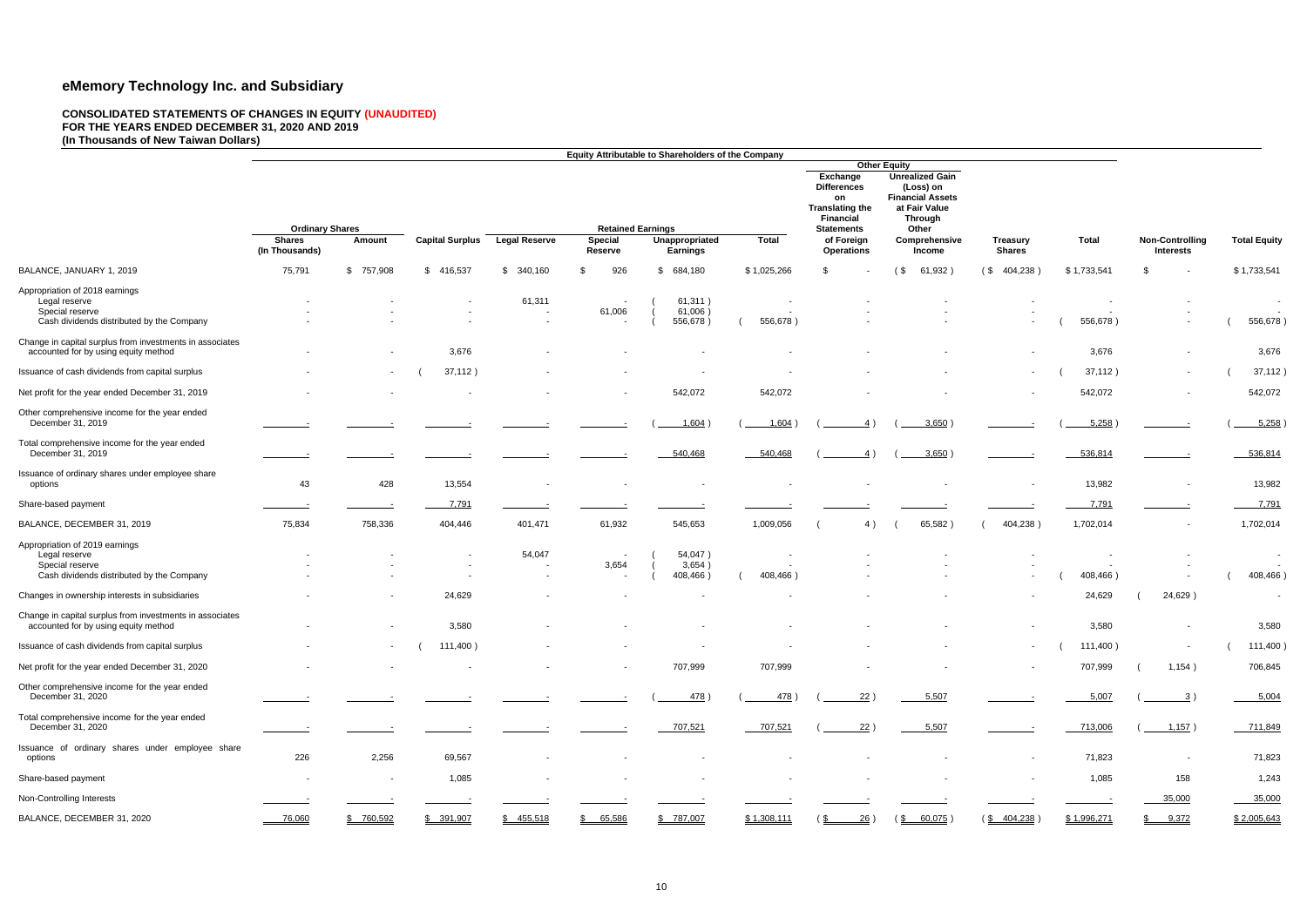#### **CONSOLIDATED STATEMENTS OF CASH FLOWS (UNAUDITED) FOR THE YEARS ENDED DECEMBER 31, 2020 AND 2019 (In Thousands of New Taiwan Dollars)**

|                                                   | 2020          | 2019          |
|---------------------------------------------------|---------------|---------------|
| CASH FLOWS FROM OPERATING ACTIVITIES              |               |               |
| Profit before income tax                          | \$<br>830,795 | \$<br>633,184 |
| Adjustments for:                                  |               |               |
| Depreciation expenses                             | 43,206        | 40,678        |
| Amortization expenses                             | 16,356        | 14,495        |
| Expected credit loss (gain)                       | 4,856         | 2,984)        |
| Finance costs                                     | 165           | 179           |
| Interest income                                   | 7,601)        | 9,631)        |
| Dividend income                                   | 1,210)        | 291)          |
| Share-based payment                               | 1,243         | 7,791         |
| Share of loss of associates                       | 3,444         | 4,336         |
| Loss on disposal of property, plant and equipment | 35            |               |
| Gain on disposal of investments                   | 48)           | 95)           |
| Net loss on foreign currency exchange             | 4,705         | 4,321         |
| Lease modification benefit                        | 12)           |               |
| Intangible assets transferred to expenses         | 110           | 10            |
| Changes in operating assets and liabilities       |               |               |
| Accounts receivable                               | 2,193         | 32,484        |
| Other receivables                                 | 1,691         | 1,691)        |
| Other receivables - related parties               | 133           | 159)          |
| Prepayments                                       | 4,258)        | 426           |
| Other current assets                              | 1,013         | 1,373)        |
| <b>Contract liabilities</b>                       | 17,965        | 4,985)        |
| Other payables                                    | 55,673        | 13,204)       |
| Other current liabilities                         | 403           | 115           |
| Net defined benefit liabilities                   | 629)          | 554)          |
| Bonuses payable to employees and directors        | 39,277        | 12,972)       |
| Cash generated from operations                    | 1,009,505     | 690,080       |
| Interest received                                 | 7,734         | 9,618         |
| Income tax paid                                   | $93,399$ )    | 107, 168)     |
| Net cash generated from operating activities      | 923,840       | 592,530       |

(Continued)